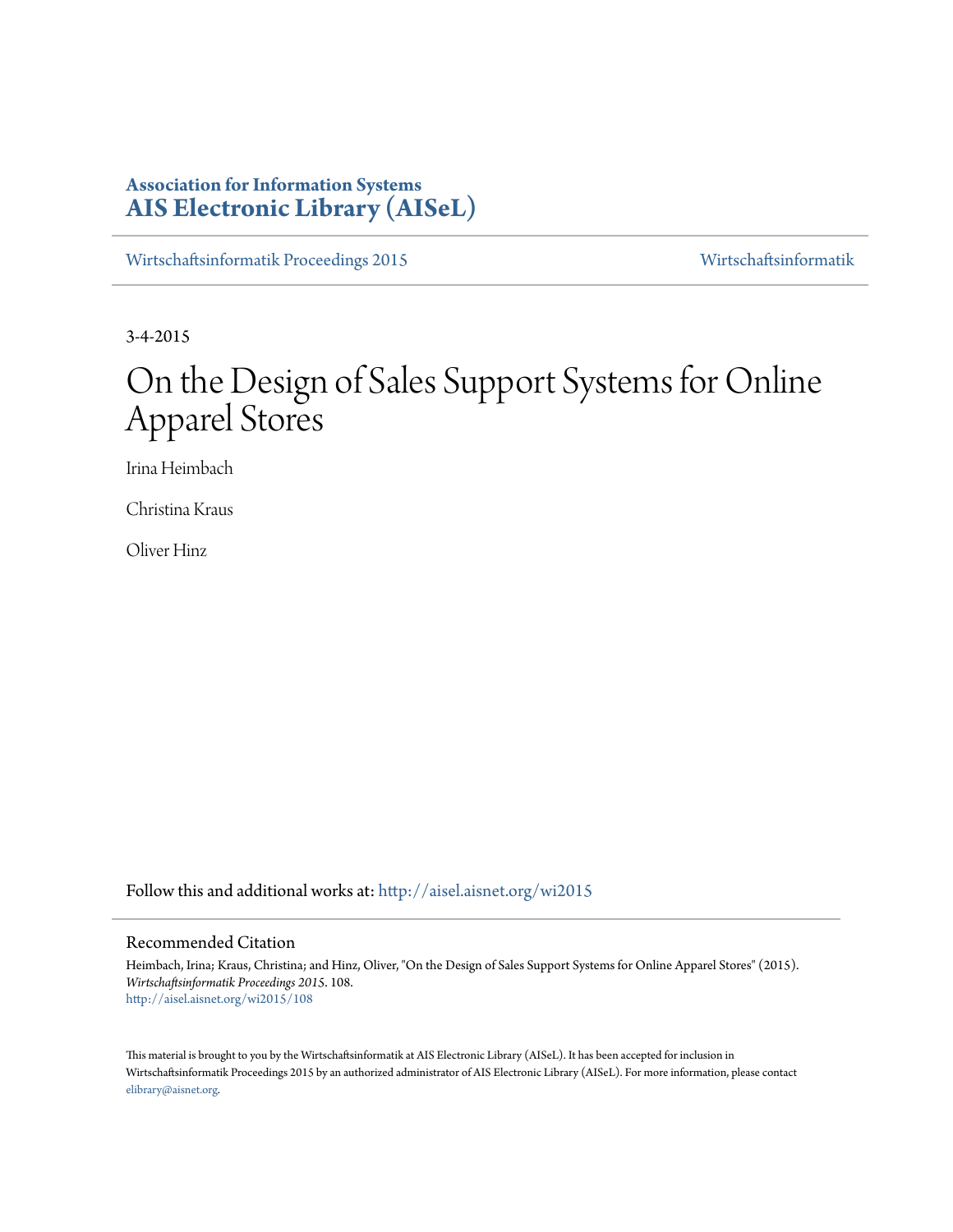# **On the Design of Sales Support Systems for Online Apparel Stores**

Irina Heimbach<sup>1</sup>, Christina Kraus<sup>2</sup>, and Oliver Hinz<sup>1</sup>

<sup>1,2</sup> Technische Universität Darmstadt, Hochschulstraße 1, 64289 Darmstadt, Germany 1 {heimbach,hinz}@emarkets.tu-darmstadt.de <sup>2</sup> christinakraus17590@yahoo.de

**Abstract.** Many online shops apply several sales support systems, e.g., recommender systems, sorting and filtering tools, to support buyers during the shopping process. Although, the research highlights the positive effect of such systems, the current study questions its applicability in online shops for products which serve users' needs to be unique like apparel or luxury products. We analyze female users' buying behavior of apparel products in a laboratory setting and find that users with high trendiness undertake in general more search steps. Further, we find that most users rely during their search process on different sorting and filtering as well as on keyword search tools than on personalized and non-personalized recommendations. Further, we find that users with high trendiness did not use top seller lists and "wear with it"-recommendations. Moreover, the assistance of top seller lists did not lead to final choice of products (i.e. zero conversion rates).

**Keywords:** Sales Support Systems, Recommender Systems, Apparel Stores, Trendiness, Need for Uniqueness

**Acknowledgement:** The authors gratefully acknowledge financial support from Dr. Werner Jackstädt Fellowship.

## **1 Introduction**

Many online shops apply several sales support systems, e.g., recommender systems [1, 2], sorting and filtering tools or interactive decision aids [3-5], to support buyers during the shopping process [6]. Such systems aim at reducing consumer's search costs [7] to efficiently find products that match consumers' preferences, and help to discover of new products which might be interesting for the consumer. As shown by previous research, such sales support systems can lead either to demand shifts from blockbuster to niche products and thus to increased sales diversity [6, 8-10] or to demand concentration on blockbuster products [11].

<sup>12&</sup>lt;sup>th</sup> International Conference on Wirtschaftsinformatik, March 4-6 2015, Osnabrück, Germany

Heimbach, I.; Kraus, C.; Hinz, O. (2015): On the Design of Sales Support Systems for Online Apparel Stores, in: Thomas. O.; Teuteberg, F. (Hrsg.): Proceedings der 12. Internationalen Tagung Wirtschaftsinformatik (WI 2015), Osnabrück, S. 1618-1633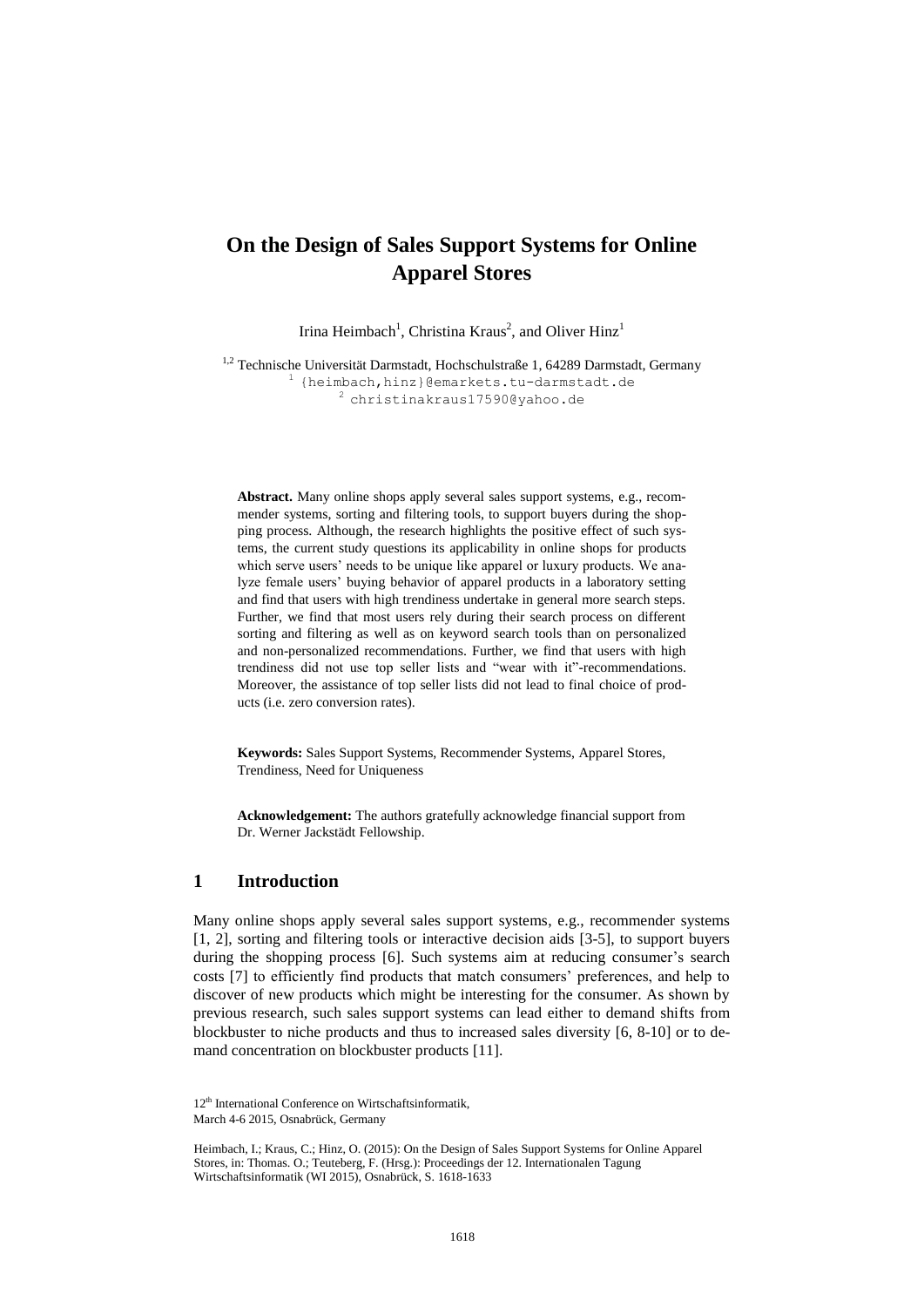However, consumers perceive the usefulness of such sales support systems differently depending on the type of product [12]. For example, search goods [13], such as electronics, which can be objectively described by their attributes, are easier to process for recommendations than experience goods [13] (e.g. perfumes or books), which involve the subjective perspective of a consumer [12]. Some sales support systems utilize aggregated consumer preferences, like top seller lists or collaborative filters that generate product recommendations using the principle "customers who bought this item also bought…". Although previous research has shown that such kind of quality cues have a positive impact on the buying decision  $[6, 11, 14]$ , we expect that they might not be appropriate for products which serve consumer's needs for uniqueness [15], such as apparel or luxury products. Apparel has the function of expressing someone's individuality (or the need to be unique) to the outside world [16] and thus consumers might not want to dress just like others. The identity signaling function of clothing may have an effect on the perception of the recommendation of popular products, so-called top sellers. Therefore, it is unclear, whether the generally believed benefits of sales support systems based on aggregated consumers' preferences can be transferred to the apparel shopping domain without adjustment. Although some stream of research works on improving recommender systems for apparel products [17-19], to the best of our knowledge no study investigated, whether the sales support systems based on aggregated consumer preferences are appropriate for products which serve consumers' needs for uniqueness and status signaling.

The current paper reports the results of our explorative study. We observe shopping behavior of female users in a laboratory setting to explore whether and how consumers use sales support systems in online apparel stores. We find that sales support systems which are built on aggregated consumer preferences like top seller lists are related to lower conversion rates. Our findings provide us with a useful basis for the design of future studies to improve the design of sales support systems in online apparel stores.

Due to the expansion of shopping apparel online, our research is of high practical relevance. Recently, the share of apparel in the online shopping environment has experienced a boost in many parts of the world. In Germany, revenues have more than tripled from 2006 (2.81 billion Euros) to 2013 (10.3 billion Euros) [20]. Current web technology developments leverage long believed disadvantages related to buying apparel online e.g., unsatisfied need to touch, missing possibilities to find correct fit and shopping experience [21], and convince more and more consumers to shop clothes online. Examples for innovative approaches include "Upcload" (www.upcload.com), a system that measures body dimensions through a webcam to reduce consumer's risk perception on correct fit and a virtual shopping assistant that interacts with the consumer, developed by "Fluid", a US software company. On the website of aboutyou.de [\(http://www.aboutyou.de/\)](http://www.aboutyou.de/) users can upload photos of celebrities and get recommendations to copy their styles or user can design their own shoes.

The remainder of the paper is structured as follows: In section 2 we embed our research into the prior work on sales support systems. Section 3 summarizes fashion peculiarities and current sales support systems and discusses to what extent these are applicable to the apparel industry. Then, we describe our study setup. Section 5 pre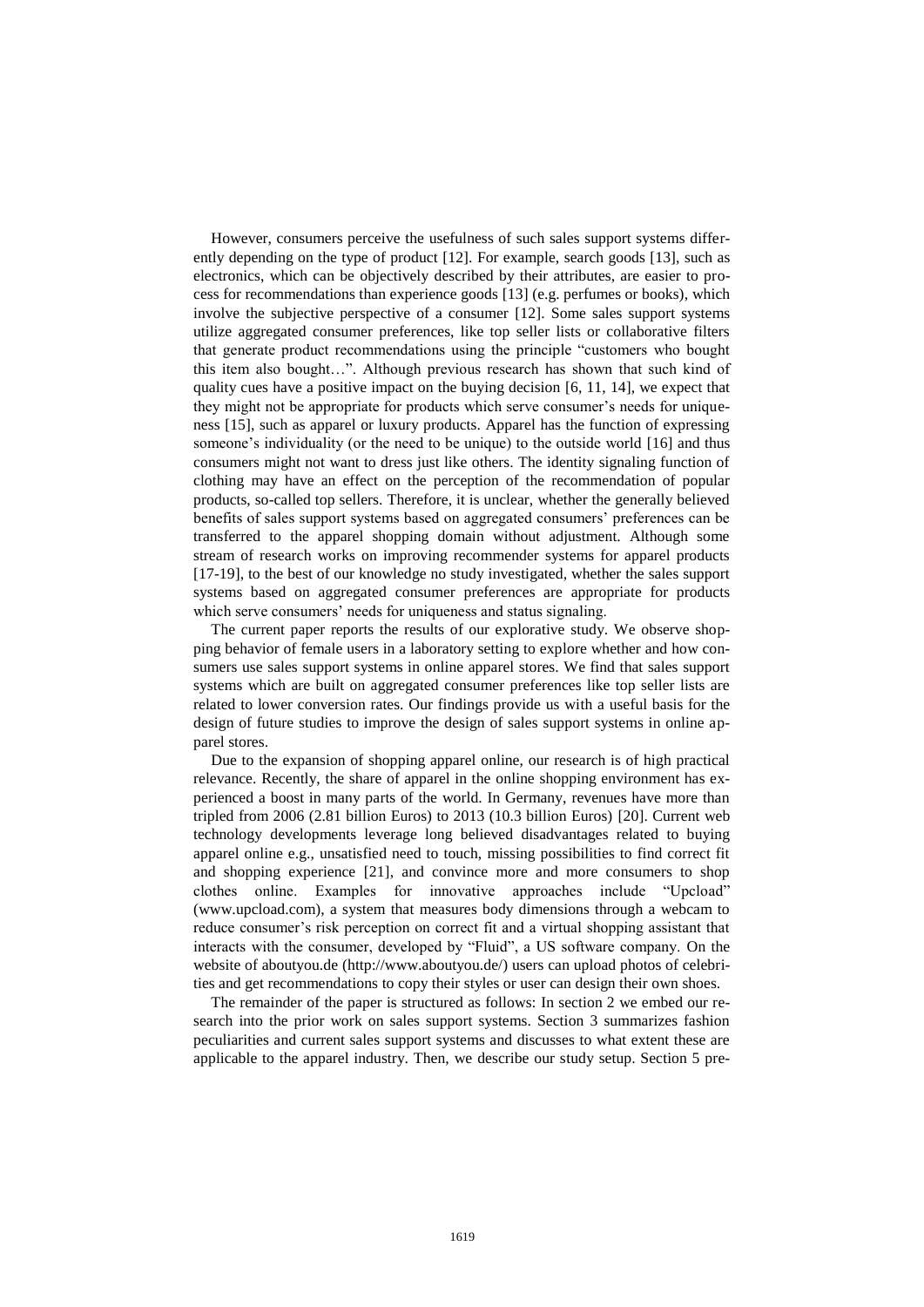sents our results. Finally, we conclude our work by discussing the main findings and limitations of the current study and give an outlook for further research.

# **2 Related work**

#### **2.1 Sales Support Systems**

The vast amount of applied sales support systems in online stores can be classified along two dimensions: user's involvement (active/passive) and the grade of personalization (yes/no). [Table 1](#page-4-0) classifies different sales support systems along these two dimensions.



**Fig. 1.** Examples of non-personalized recommendations in online apparel stores

<span id="page-3-0"></span>There are three types of recommender systems that are widespread and have been successfully used in many domains: collaborative filters, content-based recommender systems and hybrid recommender systems [2, 22]. Collaborative filters build consumer profiles based on similarities in consumers' purchases or product ratings to generate recommendations [22]. Content-based systems build correlations among products the customer has previously purchased [23] or rated positively [24]. A combination of both is called a hybrid recommender system. Top seller lists and editors' advice are non-personalized recommendations. Online apparel store specific recommendations, like banners with some outfit, style guides and recommendations for specific occasions or seasons, are also examples of such non-personalized recommendations (see [Fig. 1\)](#page-3-0).

Interactive decision aids are based on customer interaction [3-5]. They support the user in the decision what to buy and where to buy and aim generally at reducing the product consideration set. Simple sorting and filtering tools (e.g., on price, color etc.)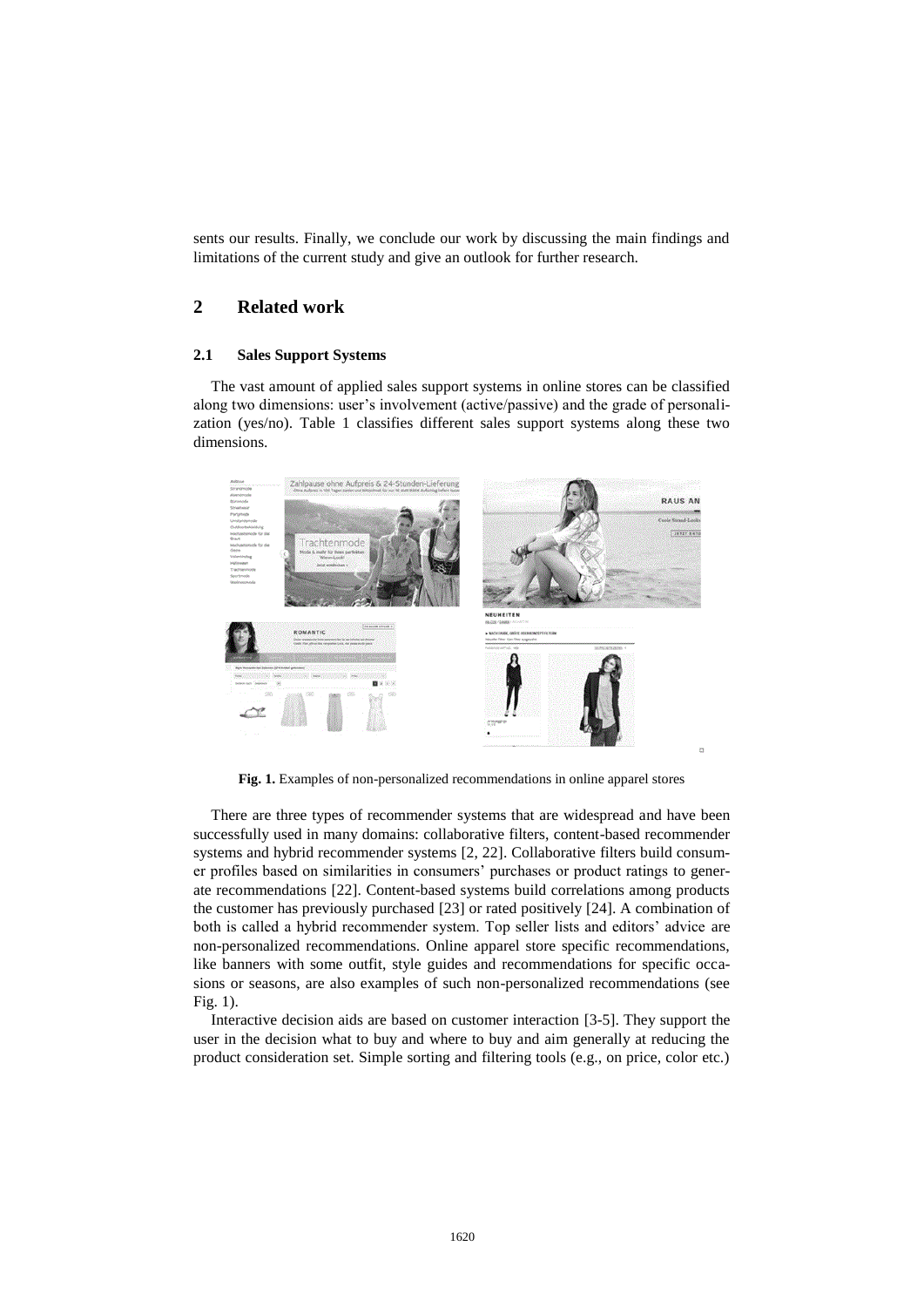are classified as such interactive decision aids, but also more sophisticated tools like comparison matrices [3, 4] pertain to this category. Generally they divide the search process into two steps: First a consumer views a range of available products quickly to determine which products are worth further consideration. In the second step the consideration set of products underlies "in-depth" comparisons, the review of product details, for example. Such interactive decision aids (if applied) improve decision quality as well as efficiency of purchase decisions [3-5].

<span id="page-4-0"></span>

|                  | Passive user involvement | Active user involvement     |
|------------------|--------------------------|-----------------------------|
| Personalized     | Recommender systems      | Personalized search engi-   |
|                  |                          | nes                         |
| Non-personalized | Top seller lists         | Interactive decision aids   |
|                  | Editors' advice          | Search tools                |
|                  | Banners, style guides    | Sorting and filtering tools |

**Table 1.** Classification of sales support systems

In addition to comparison matrices and interactive recommender agents, online shops provide input text fields and search filters to facilitate consumers' search as another type of sales support systems which require user interaction [6]. Personalized search engines which take user profile into account while searching are an example of personalized sales support systems requiring active user involvement.

#### **2.2 Recommender systems for fashion.**

Some stream of research works on improving recommender systems for apparel products, which is challenged by characteristics of apparel products. Constantly changing collections and product assortments [19] enforce weaknesses related to collaborative or content-based filters such as the "cold-start-problem" [25]. Furthermore, [19] argue that current online shops focus on transaction data instead of building customer profiles. This leads to recommendations that are very close to previously purchased products. As collaborative filters and content-based systems mostly do not offer enough data for cross-category recommendations, they develop a knowledge-based approach, which is based on styles extracted from marketing texts. In order to exploit the potential of recommender systems, they build a consumer model which is supposed to recognize tastes and styles to suggest products on a cross-category level.

Similarly, [18, 26] use consumer characteristics such as facial color or human morphology to build an ontology for the generation of recommendations in form of style advice rules. Likewise, [17] develop a system with the aim to facilitate outfit combination. It is able to recommend a complete outfit suiting a new piece of garment the user has specified as well as new combination possibilities within the users' wardrobe  $[17]$ .

Another approach to generate personal recommendations on a social shopping platform offering fashion as well as other products is the use of Facebook profile data [27]. With the semantic interpretation of user profile data they achieve recommendation improvements up to 74% compared to randomly recommended items. This ap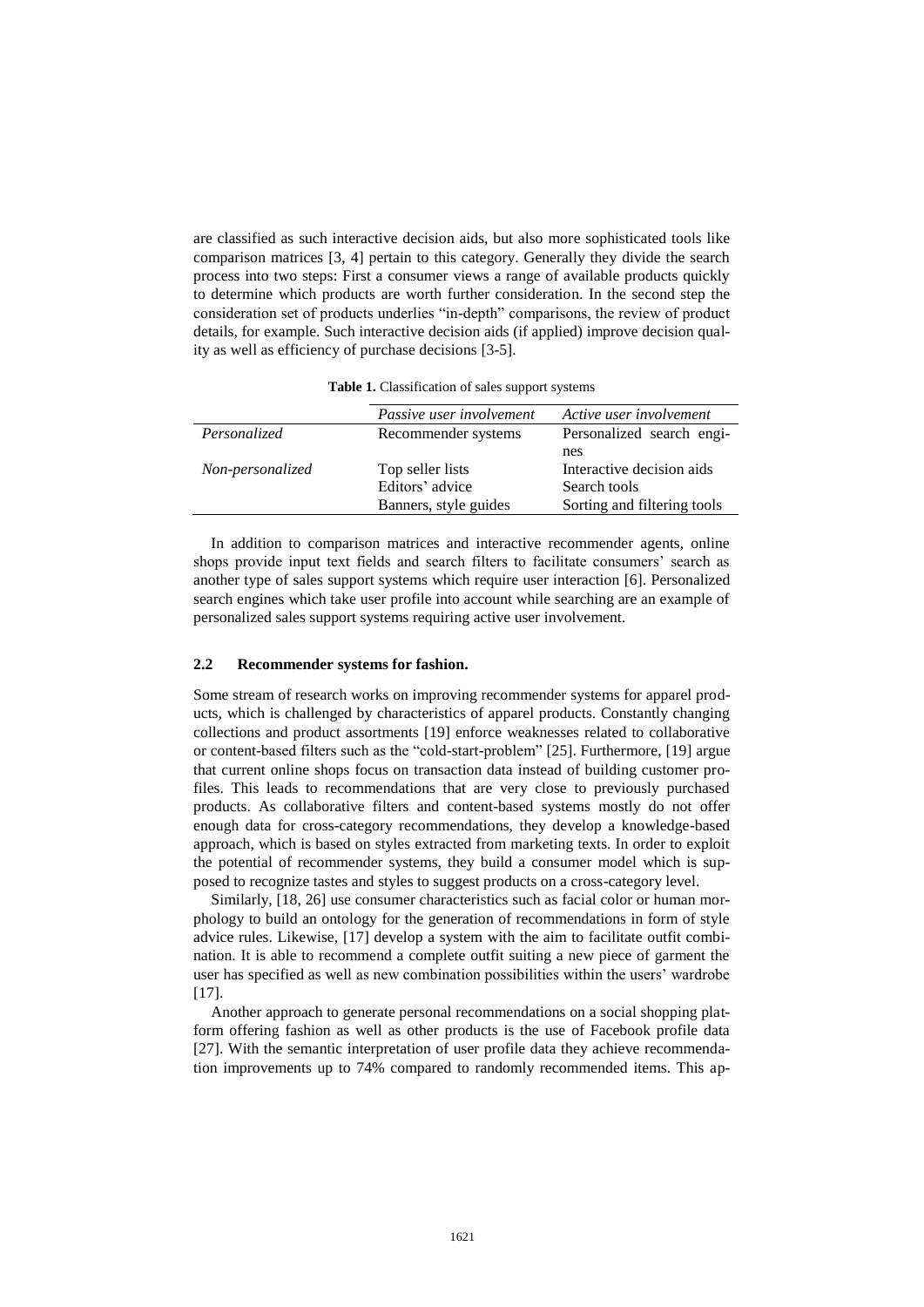proach requires the user to be logged in on the shopping platform and to permit the linkage to his Facebook profile to obtain recommendations.

All the presented approaches do not address the identity signaling characteristics of the apparel products. Further, they are in the development phase and are not implemented in real online apparel shops. Hence, most of the real shops implement conventional collaborative filters or top seller lists which are based on aggregated consumer preferences and do not take into account the need for uniqueness of the consumers. In the next section we discuss the appropriateness of the different sales support systems we identify as currently implemented in online apparel stores.

# **3 Research Conceptualization**

Individuals pursue uniqueness through consumption of goods which differentiate them from others [15, 28]. [28] found that consumers' need for uniqueness is associated with buying of "scarce, innovative, and customized products and to consumers' preferences for unusual shopping venues" [28]. Especially clothing has an identity signaling function. This is manifested in two ways: In desire for social identity and in desire for uniqueness [16]. People often express group affiliation by wearing similar clothes, popular brands [29], and following clothing styles of prominent people e.g., of the Duchess of Cambridge [30]. Uniqueness desires evolve within these groups but also as demarcation of other social groups [16]. Consumers might then satisfy their needs for uniqueness using different colors [16] or even designing their own pieces of clothing or shoes.

[Table 2](#page-6-0) lists sales support systems we identified in current online apparel stores. In the following we discuss their applicability to the apparel industry. In-shop keyword search and filters are options that facilitate the search process within the shop. They require the consumer's interaction as well as determination on a product category (inshop keyword search) or measurable product attributes (filters). Therefore, they might highly support "directed buying" [31].

Top seller lists and collaborative filters are widespread in different types of online stores and their success has often been examined in research. However, we hypothesize that the identity signaling function of apparel and the resulting need for uniqueness constitute limitations for those systems in the apparel industry. [32] find that the users with higher social status in a virtual environment purchased rare and very expensive items. Such behavior is referred as "conspicuous consumption". Vice versa one can expect that the individuals who are seeking to preserve their high social status would not buy products which are preferred by other consumers. [28] find that consumers with higher need for uniqueness prefer less popular retail stores.

Recently, new fashion specific support systems have evolved. These tend to group products by dimensions different from their product category. This approach requires a comprehensive perspective on apparel, for example considering a complete outfit instead of an individual product group. Products can be grouped by style, by occasion or by season. "Zalando" for example, the most popular German online fashion store,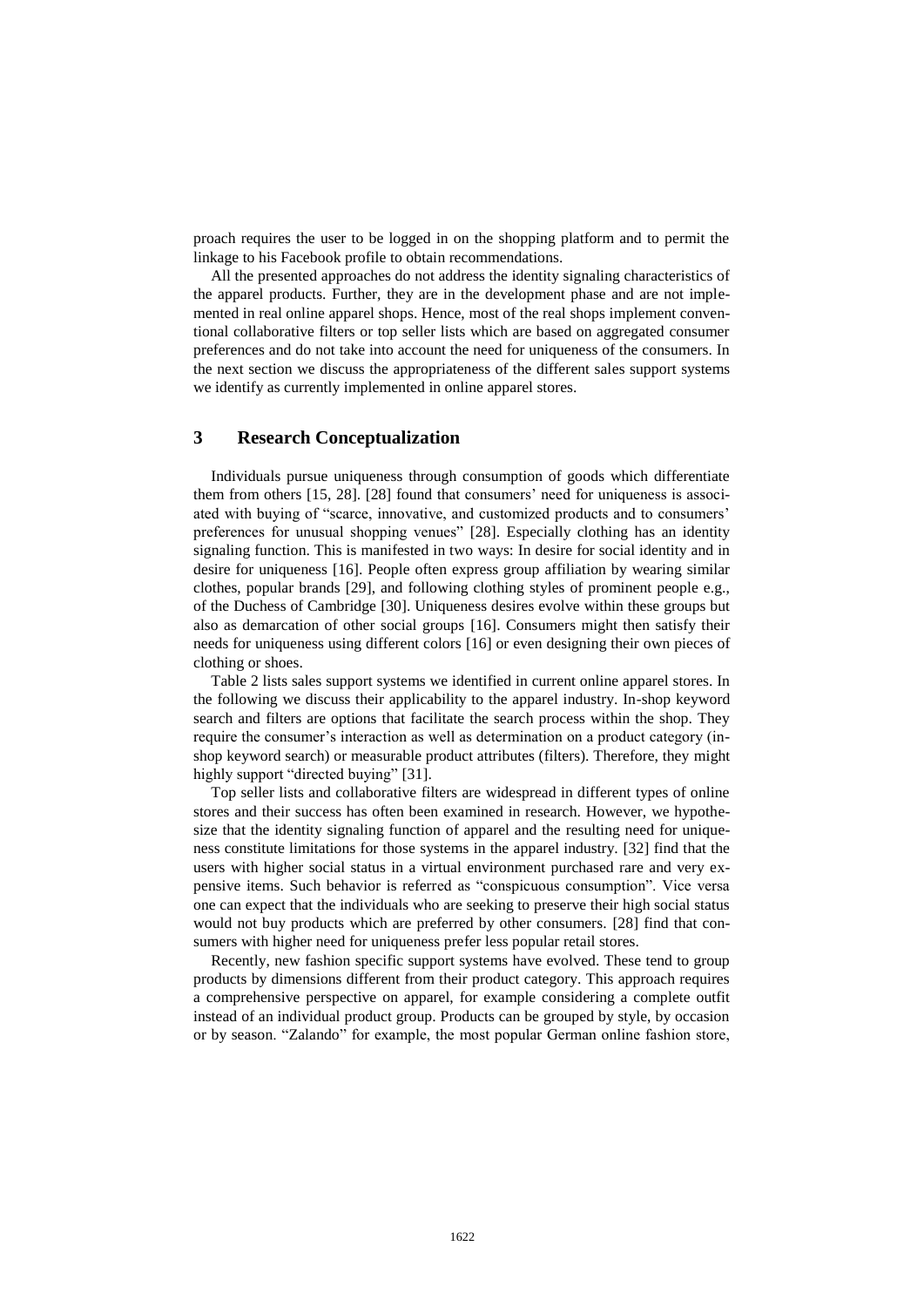provides a "wear it with"- recommendation for each product (http://www.zalando.de/).

<span id="page-6-0"></span>

| <b>Sales Support System</b>       | Expected benefit                                     | Applicability for apparel                                                                                                              |
|-----------------------------------|------------------------------------------------------|----------------------------------------------------------------------------------------------------------------------------------------|
|                                   |                                                      | stores                                                                                                                                 |
| In-shop keyword search            | Help to find the searched<br>product quickly         | Good                                                                                                                                   |
| Sorting filters                   | Help to reduce the scope<br>of the consideration set | Good                                                                                                                                   |
| Top seller lists                  | Non-personalized<br>recommendation                   | Might not function well, be-<br>cause users tend to be unique<br>and do not want to buy prod-<br>ucts already bought by many<br>others |
| Collaborative<br>recom-<br>mender | Help to find new prod-<br>ucts                       | Might not function well, be-<br>cause users tend to be unique<br>and do not want to buy prod-<br>ucts already bought by many<br>others |
| with"-<br>"Wear<br>it             | to find suitable<br>Help                             | Good                                                                                                                                   |
| recommender                       | products – enables cross-                            |                                                                                                                                        |
|                                   | category purchases                                   |                                                                                                                                        |
| Unspecific banners                | Inspiration                                          | Might support user's need to<br>be unique                                                                                              |
| New In                            | Help to explore new                                  | Might support user's need to                                                                                                           |
|                                   | trends                                               | be unique                                                                                                                              |
| Style Guide                       | Help to follow "fashion"<br>idols"                   | Might support user's need to<br>be unique                                                                                              |
| Occasion/Event                    | Help to find occasion                                | Good                                                                                                                                   |
|                                   | adequate products, simul-                            |                                                                                                                                        |
|                                   | taneously<br>reducing                                |                                                                                                                                        |
|                                   | search costs                                         |                                                                                                                                        |
| Season                            | Predicts<br>consumers'                               | collections<br>Important,<br>as                                                                                                        |
|                                   | current interests                                    | change frequently                                                                                                                      |

Table 2. Benefits and suggested applicability of sales support systems

# **4 Methodology and Data**

To study whether and how the consumers use different sales support systems we conducted a video analysis of buying behavior. For this purpose we gave the participants a shopping task and recorded their buying behavior using "Camstasia Recorder 8". The shopping task consisted in assembling an outfit online for a school reunion celebration held in a beautiful restaurant. The only limitation was a 300 Euro budget re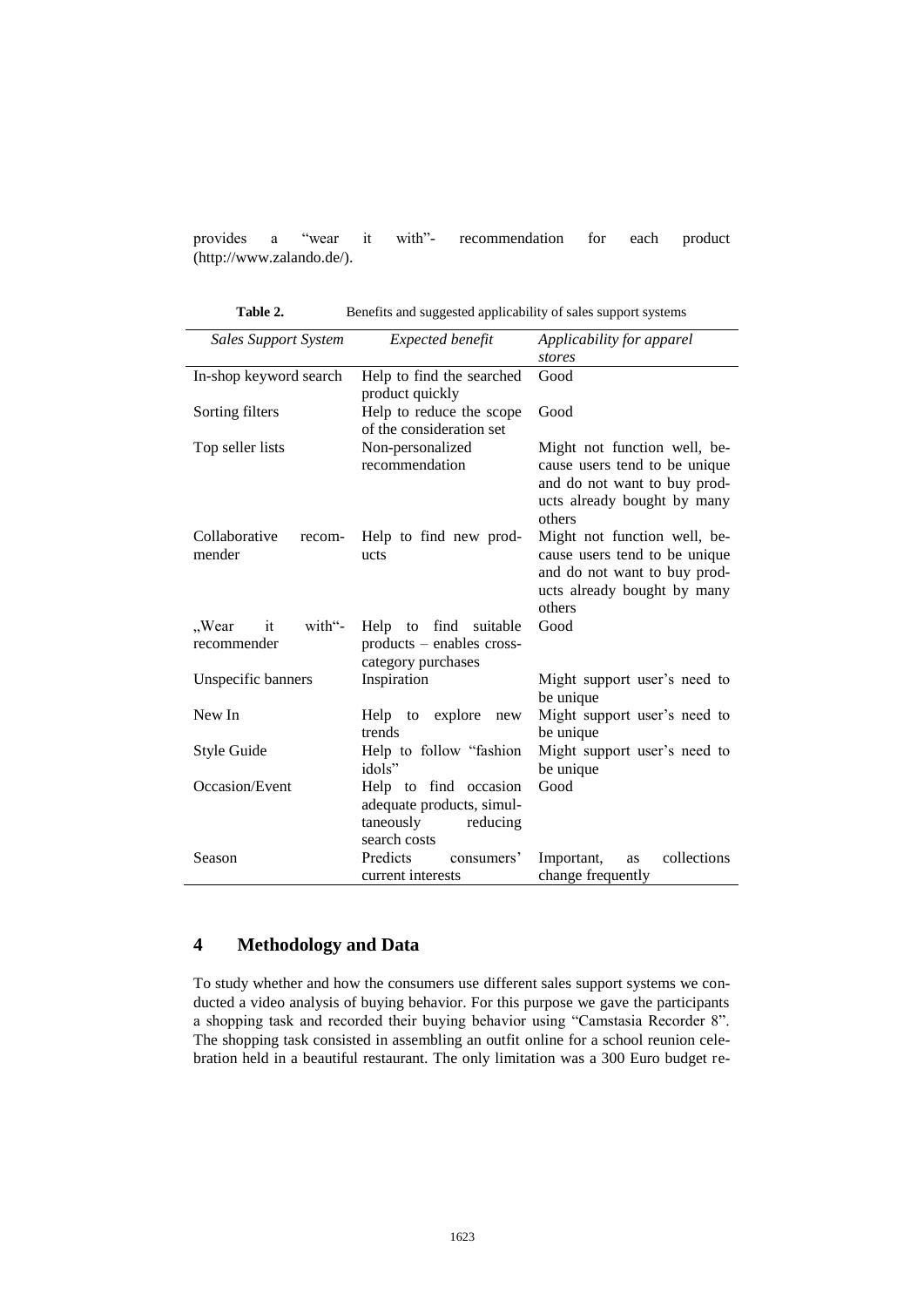striction. There was no time limit and the participants were free in their choices of shops, number of items etc. Finally, the participants were asked to save links to their selected apparel items using the link fields in a small web application developed for this study. The number of link fields was unlimited. If a participant changed her mind on an already saved product, she could annotate the replacement in the subsequent link field. In addition, we asked for user demographics like age, education, income level and shopping habits.

We decided to conduct a video analysis due to explorative nature of our study. An alternative measurement would be a clickstream analysis [31, 33, 34], which, however, is not applicable in our study, as we did not want to restrict participants in their choice of online shops. The setting of the study had to be as realistic as possible.

By designing the study we controlled for several factors which might influence user's shopping behavior. First, [31] distinguish between directed and exploratory shopping. Whereas directed search is associated with "a specific or planned purchase in mind" [31], exploratory search is related to hedonic browsing and knowledge building behavior [31]. To limit the interplay of other shopping behaviors we primed the shopping task as a directed buying, i.e. the participants had to choose one outfit.

As discussed by [16], people simultaneously strive for social group identification and differentiation within the group. With purpose to reduce the need for social identity and to intensify participants' need for uniqueness and statuses signaling we gave the task to assemble an outfit for a school reunion celebration as the people want to present themselves from positive perspectives in such situations.

| <b>Table 3.</b> Measure of user's trendiness |  |
|----------------------------------------------|--|
|----------------------------------------------|--|

<span id="page-7-0"></span>

|    | <i>Items</i>                                                   |
|----|----------------------------------------------------------------|
|    | Apparel plays an important role for me.                        |
|    | In fashion I am one step ahead of others.                      |
| 3  | I enjoy buying in selected apparel stores.                     |
| 4  | I am fascinated by trying new roles with different clothes.    |
| 5  | I like wearing clothes that emphasize my body.                 |
| 6  | My friends often buy clothes which they have seen at me.       |
|    | I enjoy trying new fashion brands.                             |
| 8  | I always know what is "In" and what is "Out" in fashion.       |
| 9  | I am always looking for new apparel ideas.                     |
| 10 | I read regularly fashion magazines and catch up on new trends. |
|    |                                                                |

Third, user characteristics such as fashion involvement might influence to which extent the need for uniqueness arises [35, 36]. E.g., [35, 36] distinguish fashion followers, fashion innovators, fashion opinion leaders and innovative communicators and find that fashion innovators and innovative communicators have higher needs for uniqueness than the other groups. Therefore, we control for user's desire to be a trendsetter in apparel products. To measure this personal trait we constructed a scale using findings of [37] and [38]. [Table 3](#page-7-0) provides the used items. We measure user's trendiness on a 5-point Likert [39] scale (1=strongly disagree, 5=strongly agree ).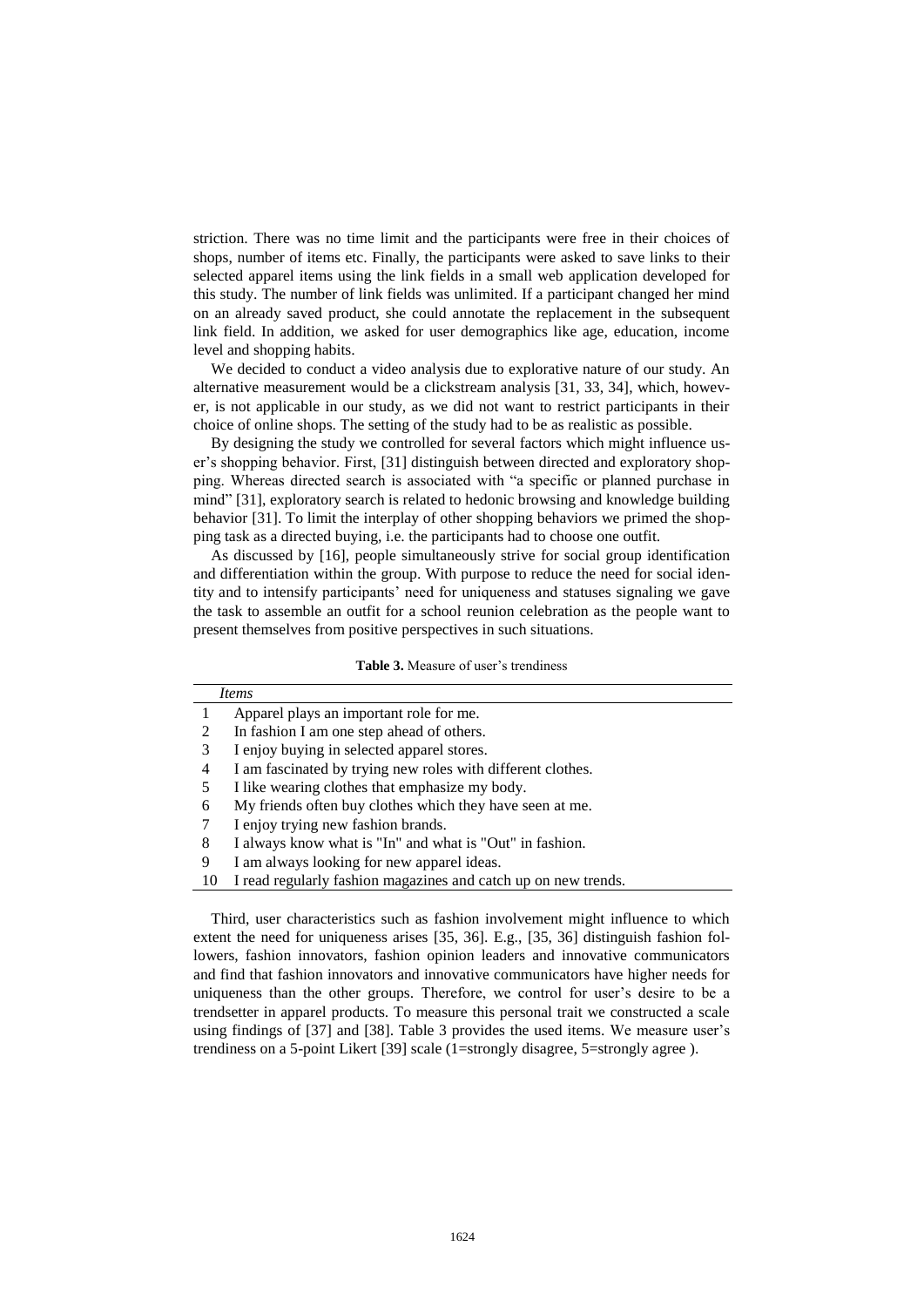We limit the study to female participants because men and women differ in shopping strategies and style categories [40, 41]. We raffled five Amazon vouchers in value of 20 Euros among participants.

After the completion of the data collection phase, we coded the video records on several dimensions, like the number of visited stores, the number of the visited pages and products etc. and the usage of different sales support systems. Further, we put down whether a particular sales support system was used in the selection of the product (conversion rate) or not.

# **5 Results**

## **5.1 Participants and Sample Summary Statistics**

34 female participants took part in our study in December 2013. As 3 participants failed to accomplish the task of picking at least one single product we can only evaluate 31 of the 34 result sets, which results in a 97% response rate.

Participants' age is between 14 and 39 with 78.9% being between 20 and 24. About three quarters of the participants have accomplished their "Abitur" as highest educational degree, while 21.2% own a graduate degree. Monthly income amounts from 500€ to 1500€ for 27.3% of the participants; 69.7% have less than 500€ per month at their disposal.

Regarding online apparel shopping habits the participants buy apparel once in 3 to 6 months (32%). Monthly expenses for apparel ranged from 50 to 100 Euros which is in line with the official statistics on shopping habits for clothing: In 2010, monthly expenses of German women amount to  $41 - 57$  Euros depending on their place of residence [42].

The participants scored on average 2.67 with a standard deviation of 0.51 on our constructed trendiness scale. The internal consistency of the scale is quite well; Cronbach's alpha [43] amounts to 0.7. To distinguish between different user groups we split the users according to their score on the trendiness scale into two groups: Users who scored more than 3 points on Likert scale were denoted as users with high trendiness. Seven persons are in this group. Research has shown that self-reporting often diverges from objective judgment. This phenomenon, affected by social desires and approval is known as the self-reporting bias or socially desirable responding [44].With purpose to check for possible self-reporting bias we asked an independent expert (a fashion design student) to evaluate the chosen outfits on the trendiness scale  $(1 = \text{trendy}, 0 = \text{not at all})$ . The agreement between our assignments of users to two groups and the expert evaluations was fair; Kohen's kappa [45] amounts to 38% ( $p <$ .01).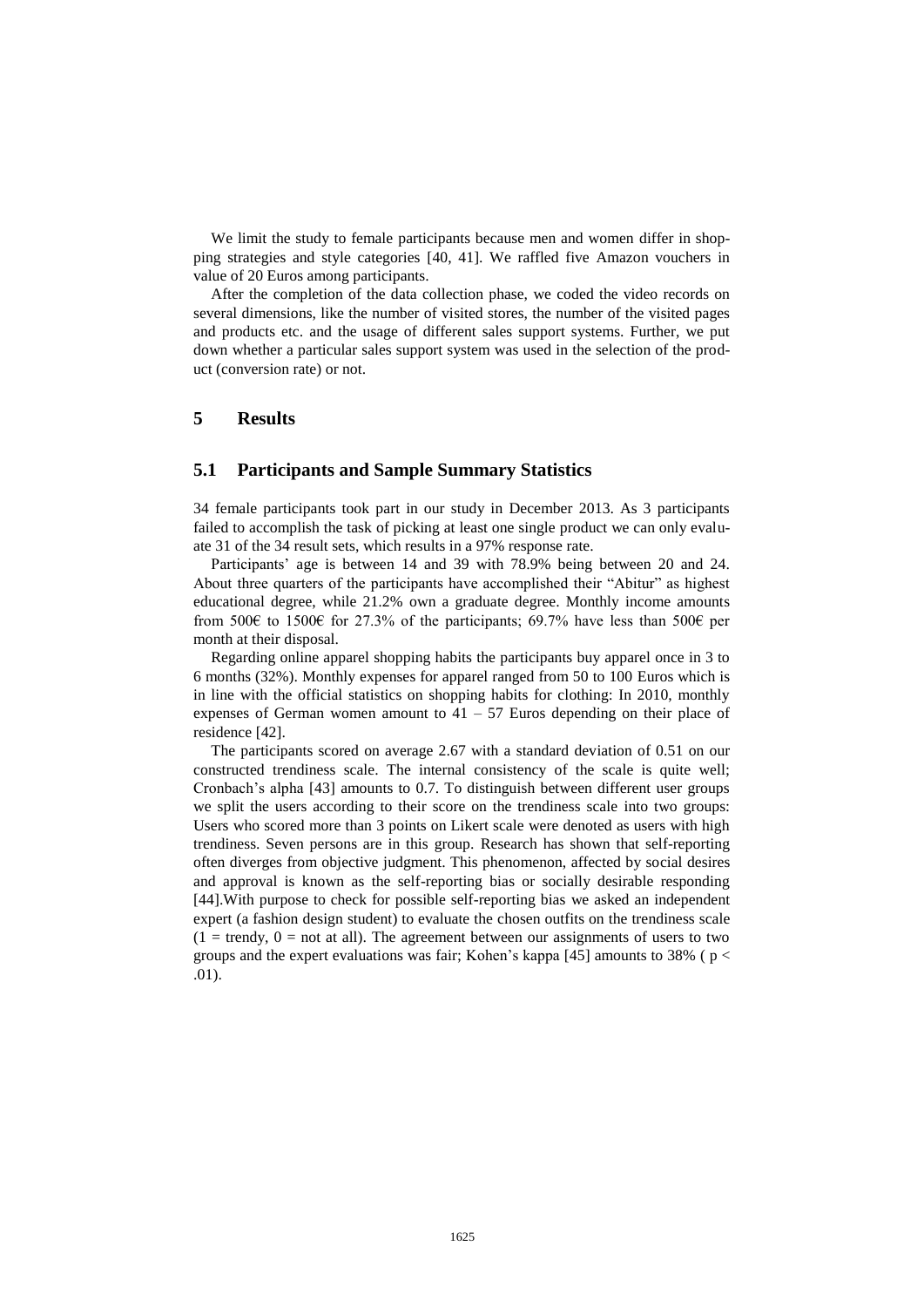#### **5.2 General Shopping Behavior**

[Table 4](#page-9-0) presents summary statistics of general shopping behavior. The number of shops visited during a shopping session varied between 1 and 14 shops with an average value of 4.77 and a standard deviation of 3.41. The participants visited on average about 73 pages, about 25 product pages, about two brand pages and entered on average about 5 search terms during their search processes. About 5 products were on average chosen into the final outfit.

<span id="page-9-0"></span>

| Variable                                        | Mean  | SD.   | Min      | Max |
|-------------------------------------------------|-------|-------|----------|-----|
| Number of visited stores                        | 4.77  | 3.41  |          | 14  |
| Total number of visited pages                   | 72.81 | 49.07 | 6        | 207 |
| Number of entered search terms                  | 4.55  | 4.11  | $\Omega$ | 18  |
| Number of visited product pages                 | 24.61 | 17.90 |          | 73  |
| Share of distinct product pages                 | .58   | .27   | .15      |     |
| Number of chosen products <sup>1</sup>          | 4.55  | 1.23  | 1        | 7   |
| Number of visited brand pages                   | 2.06  | 2.42  | $\Omega$ | 9   |
| Number of visited category pages                | 32.26 | 24.31 |          | 114 |
| Average number of pages visited in one category | 1.22  | .31   |          | 2.6 |

**Table 4.** Summary statistics general shopping behavior

|  |  | Table 5. Group differences |
|--|--|----------------------------|
|--|--|----------------------------|

<span id="page-9-1"></span>

|                                    | High trendiness |           |       | Low trendiness | P-values<br>one-sided<br>T-test |
|------------------------------------|-----------------|-----------|-------|----------------|---------------------------------|
| Variable                           | Mean            | <i>SD</i> | Mean  | SD             |                                 |
| Number of visited stores           | 5.71            | 4.82      | 4.5   | 2.96           | 0.21                            |
| Total number of visited pages      | 94.86           | 66.76     | 66.38 | 42.27          | $0.09^{*2}$                     |
| Number of entered search<br>terms  | 4.71            | 4.03      | 4.5   | 4.22           | 0.45                            |
| Number of visited product<br>pages | 28.71           | 21.21     | 23.42 | 17.13          | 0.25                            |
| Share of distinct product pages    | .54             | .17       | .59   | .29            | 0.68                            |
| Number of chosen products          | 4.86            | .90       | 4.46  | 1.32           | 0.23                            |
| Number of visited brand pages      | 1.43            | 2.30      | 2.25  | 2.47           | 0.78                            |

<sup>1</sup> Although some users managed to pick only one single product and not a complete outfit, we kept such observations in the sample. The focus of the study was to observe users' search behavior and whether and how the users use sales support systems. We believe that the participants were motivated to find the best dress for the school reunion celebration, regardless of whether they eventually picked one or five products.

<sup>2</sup> Significance level 10%

l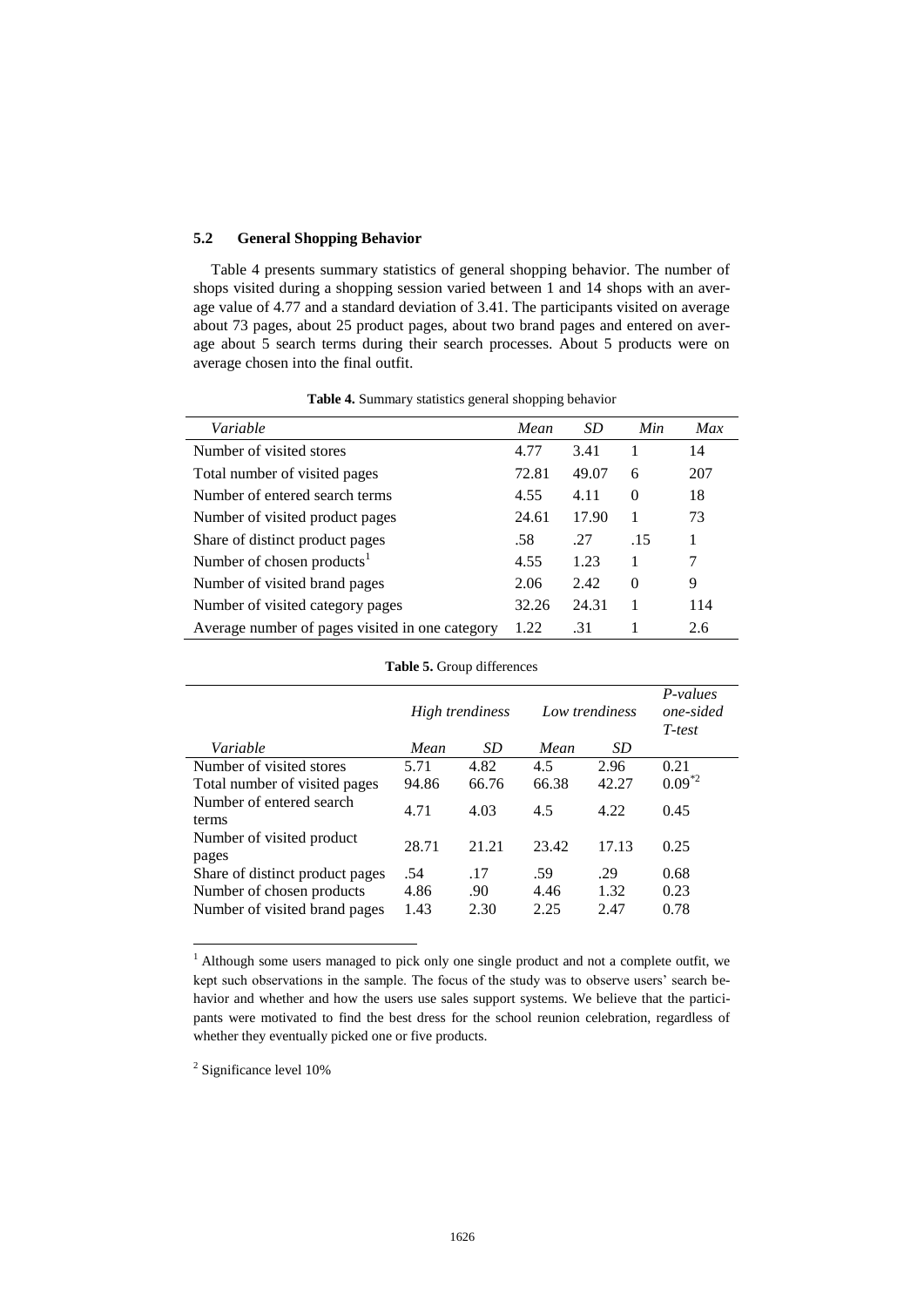| Number of visited category                         | 43.14 | 30.63 | 29.08 | 21.90 | $0.09^{1}$ |
|----------------------------------------------------|-------|-------|-------|-------|------------|
| pages                                              |       |       |       |       |            |
| Average number of pages<br>visited in one category | 1.21  | 20    | 1.23  | .34   | 0.54       |
|                                                    |       |       |       |       |            |

[Table 5](#page-9-1) presents the summary statistics for the user groups with high and low trendiness. The groups are comparable in their shopping frequencies online; group mean differences tests were all insignificant. As we expected that consumers with high trendiness would exhibit more search steps, we conducted one-sided two group mean comparison t-tests with equal variances. However, most differences are insignificant, with except for the total number of visited pages and the number of visited product category pages (for both variables  $p < .10$ ).

### **5.3 The Use of Sales Support Systems**

[Table 6](#page-10-0) displays the results of the usage of sales support systems. The percent of sample value is the percentage of participants that used the correspondent support system during their shopping session at least once. For the usage of filtering and keyword search tools we additionally counted the absolute numbers.

More than two-third (71%) of the participants used filtering tools and quarter of participants used keyword search tools. Participants used on average four filters and once the keyword search terms.

<span id="page-10-0"></span>

| Variable                   | Percent of sample | Mean | <i>SD</i> | Min      | Max |
|----------------------------|-------------------|------|-----------|----------|-----|
| Number of filters          | .71               | 4    | 4.93      | $\theta$ | 19  |
| In-shop keyword search     | .25               | 1.06 | 2.11      | $\theta$ | 8   |
| Collaborative recommender  | .23               |      |           |          |     |
| "Wear it with"-recommender | .06               |      |           |          |     |
| Top seller lists           | .19               |      |           |          |     |
| Unspecific banners         | .06               |      |           |          |     |
| New In                     | .10               |      |           |          |     |
| Style Guide                | .19               |      |           |          |     |
| Occasion/Event             | .16               |      |           |          |     |
| Season                     | .03               |      |           |          |     |

**Table 6.** Summary statistics of sales support systems usage

The use of filters bears advantages for both the consumer and the store manager. As online stores usually provide a wide range of products, search costs may be high until a desired item is found [7]. Filters offer a mean to reduce search costs by reducing the number of items and hence faster reaching of the shopping goal. Additionally, they provide information about consumers' preferences for the store manager.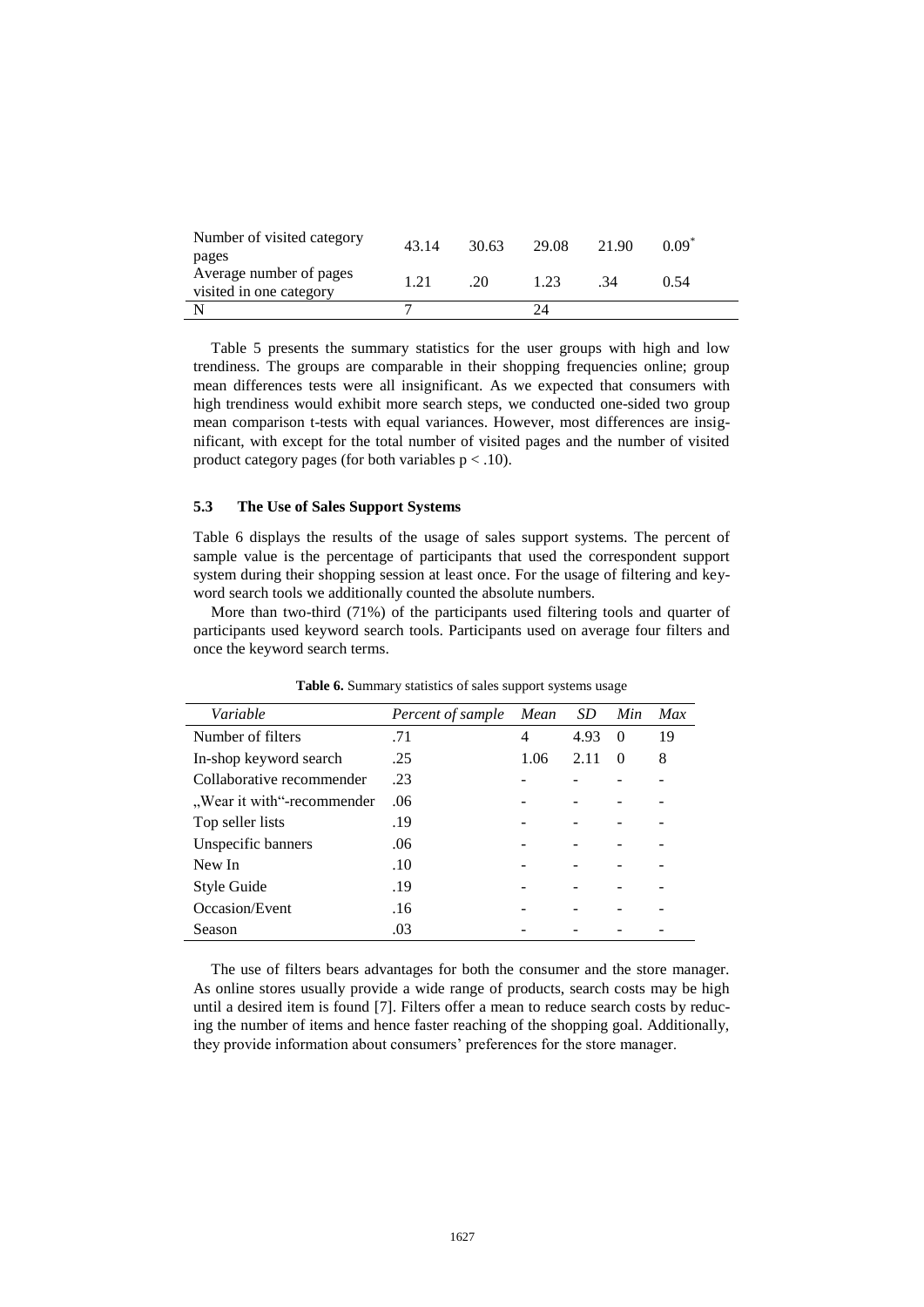A filter is supposed to facilitate the consumer's search process by the restricting the product offer. Hence, one would expect filters to accelerate the decision process in our study, affecting the number of viewed pages and chosen product percentage. Surprisingly, the opposite effect is true: We observe a positive relation between filters and the number of pages and a negative relation between filters and the chosen product percentage. Apparently, a high number of applied filters reduces the product consideration set too strongly which then results in a lower percentage of chosen products among all viewed products.



**Fig. 2.** Frequency of used filter dimensions

<span id="page-11-0"></span>[Fig. 2](#page-11-0) displays product dimensions along which the participants of the experiment filtered their selection set in the online shopping environment. [Fig. 2](#page-11-0) shows that most people use color filters. The revelation of individual color preferences bears valuable information on consumers and enables store managers to create color profiles for consumers. This is due to the correlation of color preferences and consumers' skin and hair types. There are colors, like violet for example, that support the appearance of pale skin - an effect that is probably not intended by the consumer. [18] suggest application of approved color types to build consumer ontologies based on colors and enabling recommendations that go beyond the purchase history. Further, the findings on the usage of color filters are in line with the study by [16] who find that people differentiate themselves through colors within a social group.

23% of the participants used recommendations from collaborative filters and 6% recommendations from the "wear it with"-recommender. About 19% of the users clicked on the top seller lists and on "style guide" suggestions.

Similarly to the previous section, we compared the sample means of used sales support systems between the users with high and low trendiness. [Table 7](#page-12-0) provides the summary statistics and shows the results of the one-sided t-tests. Very surprisingly, not one person from the high trendiness group used the top seller lists ( $p < .10$ ) and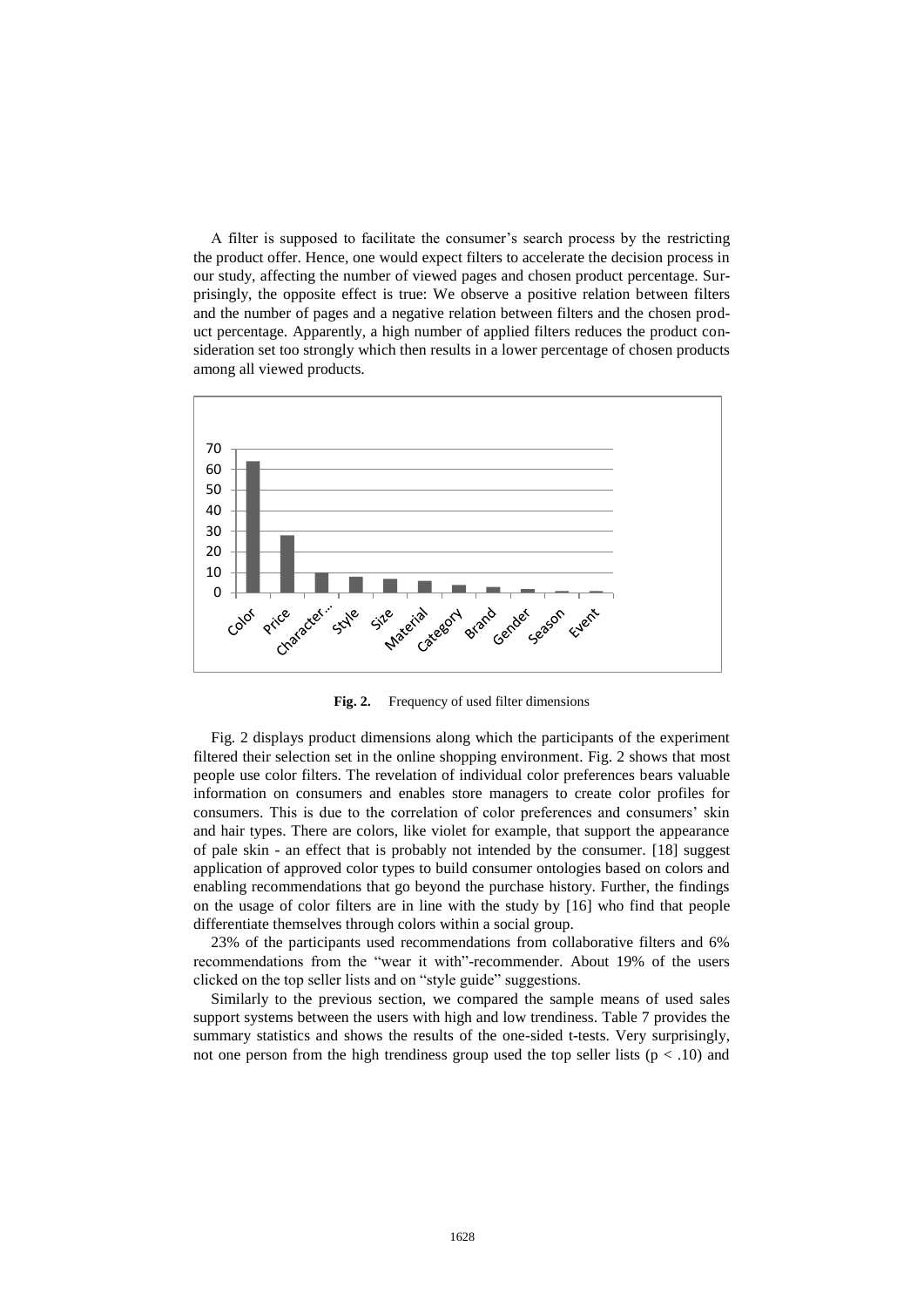"wear it with"- recommendations (albeit insignificant group difference). The reason that group mean differences are insignificant despite the obvious differences might lie in the small sample size and high variances. [In contrast, recommendations from col](#page-12-1)[laborative filters, banners, "Style guide" and "Occasion/Event"-recommendations led,](#page-12-1)  [if used, to conversion rates of about 43%, 100%, 50%, and 100%, respectively. Alt](#page-12-1)[hough the "wear it with"-recommendations were not so frequently used, they led in](#page-12-1)  [50% of cases to selection of a product into the final outfit set.](#page-12-1)

provides an overview of the conversion rates for the different sales support systems, if the support system led to the selection of an item for the final outfit. Although 19% of the participants click on the top seller lists, the conversion rate amounts to 0%, regardless of the user's level of trendiness. This supports our hypothesis that top seller lists are not well suited for stores which sell products with identity-signaling characteristics as the people try to be unique. This finding has valuable implication that the motives to be unique cannot be ignored when implementing sales support systems. Similarly, even though 10% of participants clicked on the "New in" recommender, the conversion rate amounts to zero.

<span id="page-12-0"></span>

| Variable                                       |                | Low trendiness<br><b>High trendiness</b> |      |      | P-values<br>one- |
|------------------------------------------------|----------------|------------------------------------------|------|------|------------------|
|                                                | Mean           | SD                                       | Mean | SD   | sided t-test     |
| Number of filters                              | 4.71           | 5.65                                     | 3.79 | 4.89 | 0.34             |
| In-shop                                        | .86            | 1.57                                     | 1.13 | 2.27 | 0.61             |
| keyword search<br>Collaborative<br>recommender | .14            | .38                                      | .25  | .44  | 0.72             |
| "Wear it with"-<br>recommender                 | 0              | $\theta$                                 | .08  | .28  | 0.22             |
| Top seller lists                               | $\theta$       | $\overline{0}$                           | .25  | .44  | $0.08*$          |
| Unspecific banners                             | .14            | .38                                      | .04  | .20  | 0.18             |
| New In                                         | .14            | .38                                      | .08  | .28  | 0.33             |
| Style Guide                                    | .29            | .49                                      | .17  | .38  | 0.75             |
| Occasion/Event                                 | .29            | .49                                      | .13  | .34  | 0.84             |
| Season                                         | 0              | $\overline{0}$                           | .04  | .20  | 0.70             |
| N                                              | $\overline{7}$ |                                          | 24   |      |                  |

**Table 7.** Group differences in sales support systems usage

<span id="page-12-1"></span>In contrast, recommendations from collaborative filters, banners, "Style guide" and "Occasion/Event"-recommendations led, if used, to conversion rates of about 43%, 100%, 50%, and 100%, respectively. Although the "wear it with"-recommendations were not so frequently used, they led in 50% of cases to selection of a product into the final outfit set.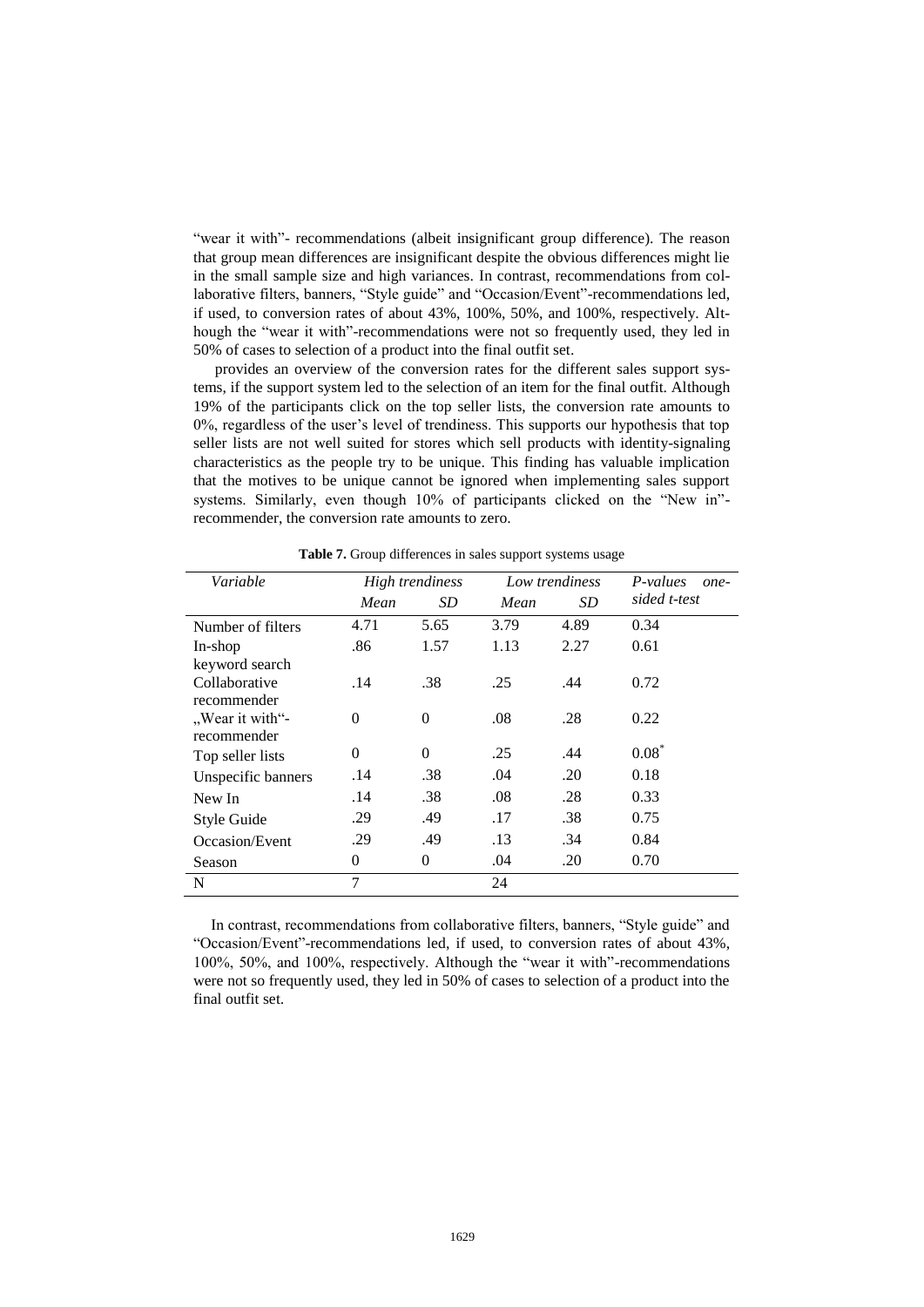## **6 Summary, Conclusions, Limitations, and Further Work**

As many online stores apply sales support systems, the current study evaluates their applicability to the apparel industry. For this purpose we conduct video analysis of female users' shopping behavior and gain some interesting insights. We distinguish thereby between users with high and low trendiness. Generally, we find that users with high trendiness undertake more search steps. Further, we find that most users rely more on different sorting and filtering as well as on keyword search tools than on personalized and non-personalized recommendations. Online apparel store specific tools like style guide, "new in" and occasion specific recommendations were used at moderate levels by the study participants. Users with high trendiness did not use top seller lists and "wear with it"-recommendations. Moreover, the assistance of top seller lists did not lead to the final choice of products (i.e. zero conversion rates).

| Sales support system       | Conversion rate |
|----------------------------|-----------------|
| Sorting filters            | 82.60%          |
| In-shop keyword search     | 62.50%          |
| Collaborative recommender  | 42.86%          |
| "Wear it with"-recommender | 50.00%          |
| Top seller lists           | $0.00\%$        |
| Unspecific banners         | 100.00%         |
| New In                     | $0.00\%$        |
| Style Guide                | 50.00%          |
| Occasion/Event             | 100.00%         |
| Season                     | 0.00%           |

**Table 8.** Conversion rates of used sales support systems

Our findings allow us to draw implications for practice. Online shops might then avoid displaying "Top seller" and "customers who bought this also bought…"along the most popular products. Instead, they can try to serve users' need for uniqueness creating unique shopping experiences. As shown in [16] and by our findings, people differentiate themselves from others through a choice of different colors. This would imply that online stores could extend their assortments by different colors. Generally, designers of sales support systems for online apparel stores should be aware and account for users' different motives and needs (even opposing like e.g., for social identity and uniqueness) when buying clothes.

Our work comes not without limitations. First, the evaluated result set is small. We only analyzed 31 shopping videos and the variation between the participants is limited. Hence, our findings indicate only a weak trend in the usage difference of sales support systems by users with different levels of need for uniqueness. Further, the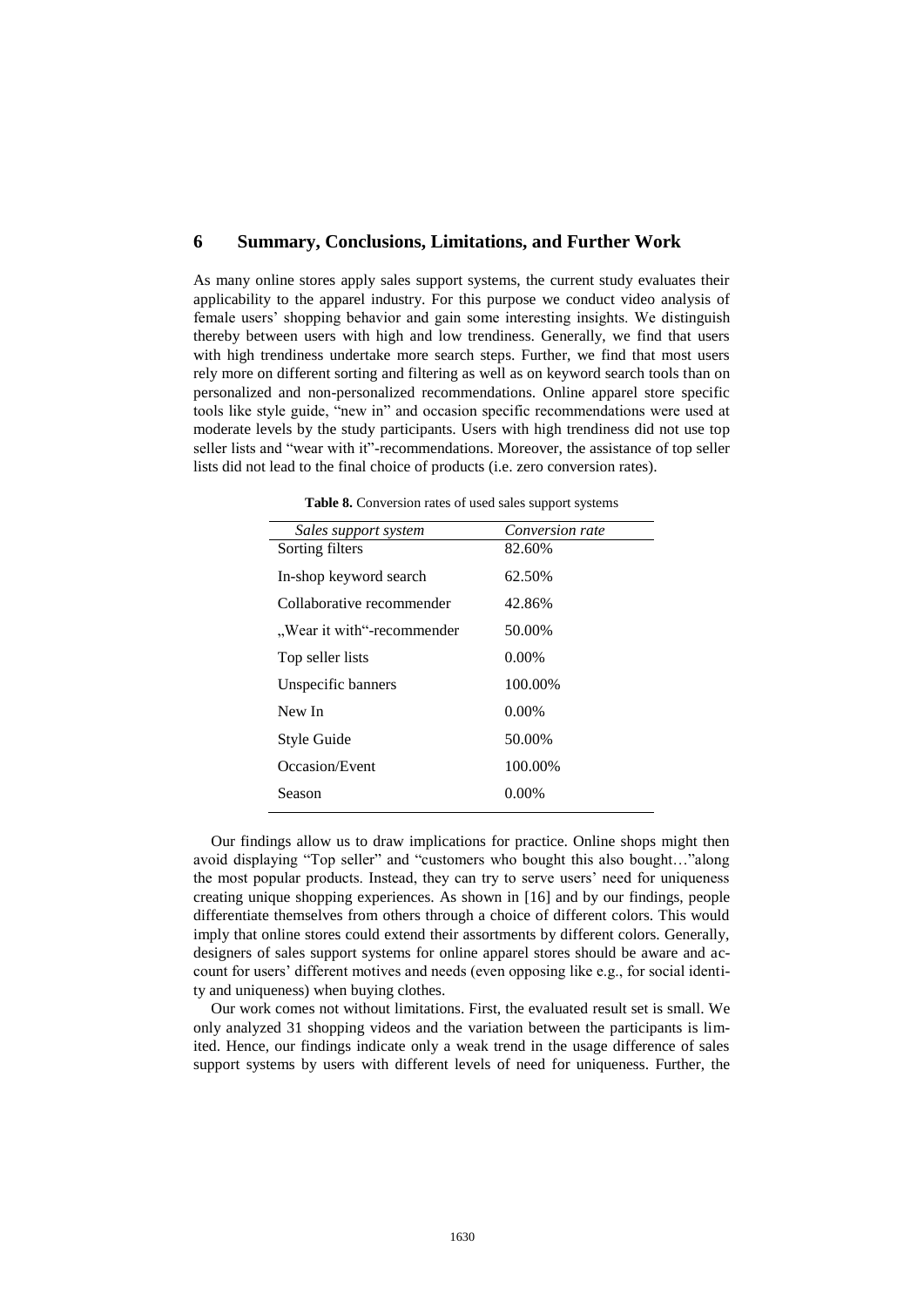users might behave in a constructed setting differently as in reality. Finally, there might be other factors which might influence users' buying behavior.

Nevertheless, we provide a contribution to current research by deriving improvement opportunities for sales support systems from our study based on video analysis. A task for future research would be then to extent our research to a greater and divergent range of participants. As the next step, we plan to conduct a series of computerassisted laboratory experiments using clickstream analysis to investigate the phenomena which we revealed in this explorative study more deeply.

# **References**

- 1. Adomavicius, G., Tuzhilin, A.: Toward the next generation of recommender systems: A survey of the state-of-the-art and possible extensions. Knowledge and Data Engineering, IEEE Transactions on 17, 734-749 (2005)
- 2. Xiao, B., Benbasat, I.: E-commerce product recommendation agents: use, characteristics, and impact. MIS quarterly 31, 137-209 (2007)
- 3. Häubl, G., Trifts, V.: Consumer decision making in online shopping environments: The effects of interactive decision aids. Marketing Science 19, 4-21 (2000)
- 4. Pfeiffer, J.: Interactive decision aids in e-commerce. Springer (2011)
- 5. Wang, W., Benbasat, I.: Interactive Decision Aids for Consumer Decision Making in E-Commerce: The Influence of Perceived Strategy Restrictiveness. MIS quarterly 33, (2009)
- 6. Hinz, J.D.O., Eckert, D.-K.J.: The impact of search and recommendation systems on sales in electronic commerce. Business & Information Systems Engineering 2, 67-77 (2010)
- 7. Bakos, J.Y.: Reducing buyer search costs: Implications for electronic marketplaces. Management Science 43, 1676-1692 (1997)
- 8. Anderson, C.: The long tail: Why the future of business is selling less of more. Hachette Digital, Inc. (2006)
- 9. Brynjolfsson, E., Hu, Y., Simester, D.: Goodbye pareto principle, hello long tail: The effect of search costs on the concentration of product sales. Management Science 57, 1373-1386 (2011)
- 10. Matt, C., Hess, T., Weiß, C.: The Differences Between Recommender Technologies In Their Impact on Sales Diversity. 34th International Conference on Information Systems (ICIS), Milan (2013)
- 11. Fleder, D., Hosanagar, K.: Blockbuster culture's next rise or fall: The impact of recommender systems on sales diversity. Management Science 55, 697-712 (2009)
- 12. Aggarwal, P., Vaidyanathan, R.: The perceived effectiveness of virtual shopping agents for search vs. experience goods. Advances in consumer research 30, 347-348 (2003)
- 13. Nelson, P.: Information and consumer behavior. The Journal of Political Economy 311- 329 (1970)
- 14. Tucker, C., Zhang, J.: How does popularity information affect choices? A field experiment. Management Science 57, 828-842 (2011)
- 15. Snyder, C.R., Fromkin, H.L.: Uniqueness: The human pursuit of difference. Plenum Press New York (1980)
- 16. Chan, C., Berger, J., Van Boven, L.: Identifiable but not identical: Combining social identity and uniqueness motives in choice. Journal of Consumer Research 39, 561-573 (2012)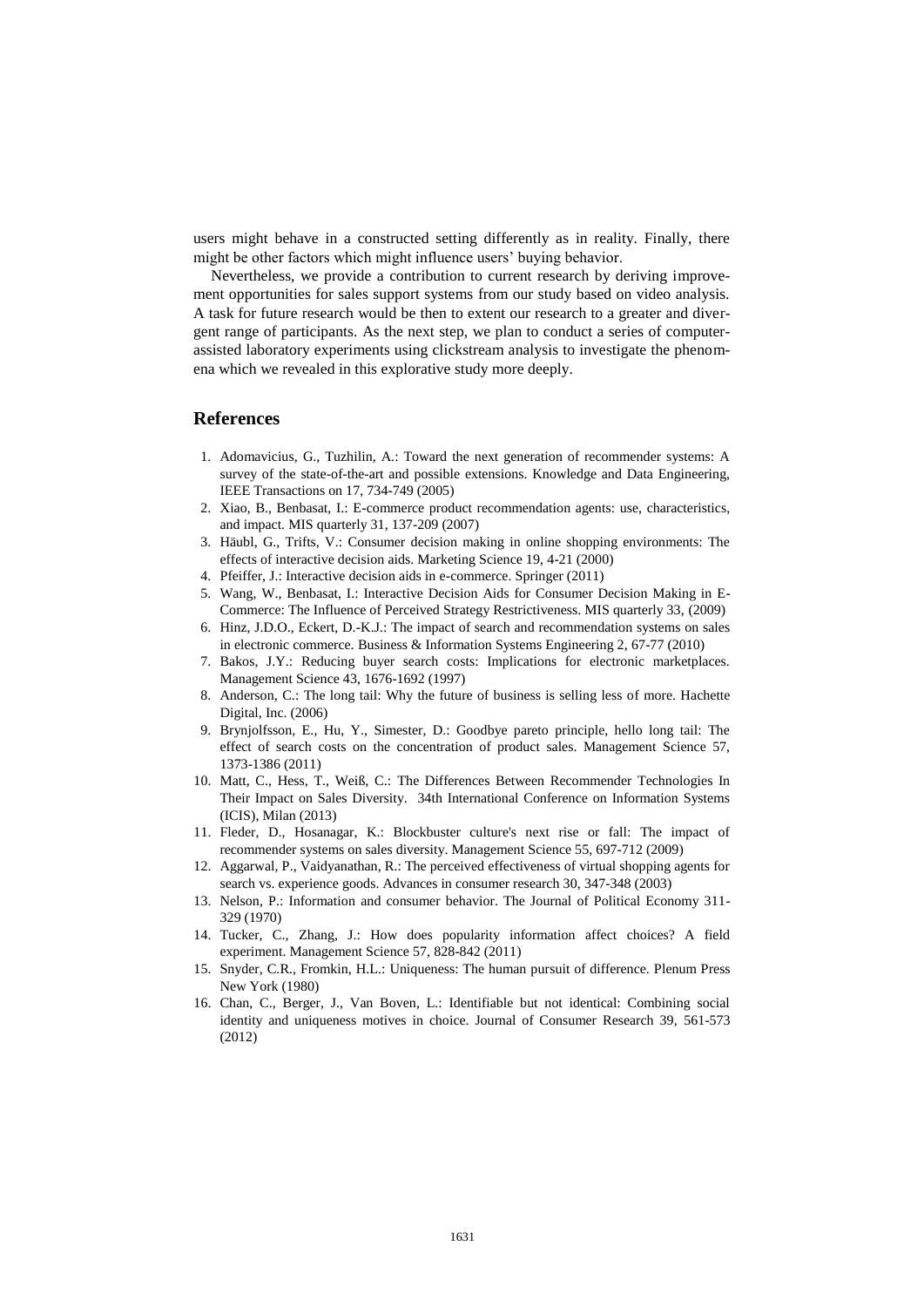- 17. Harada, F., Okamoto, Y., Shimakawa, H.: Outfit recommendation with consideration of user policy and preference on layered combination of garments. International Journal of Advanced Computer Science 2, 49-55 (2012)
- 18. Vogiatzis, D., Pierrakos, D., Paliouras, G., Jenkyn-Jones, S., Possen, B.: Expert and community based style advice. Expert Systems with Applications 39, 10647-10655 (2012)
- 19. Ghani, R., Fano, A.: Building recommender systems using a knowledge base of product semantics. Proceedings of the Workshop on Recommendation and Personalization in ECommerce at the 2nd International Conference on Adaptive Hypermedia and Adaptive Web based Systems, (2002)
- 20. Statista: Umsatz im Online-Modehandel in Deutschland in den Jahren 2006 bis 2013., [http://de.statista.com/statistik/daten/studie/164515/umfrage/umsatz-im-online](http://de.statista.com/statistik/daten/studie/164515/umfrage/umsatz-im-online-modehandel-in-deutschland-seit-2006/)[modehandel-in-deutschland-seit-2006/](http://de.statista.com/statistik/daten/studie/164515/umfrage/umsatz-im-online-modehandel-in-deutschland-seit-2006/) (Accessed: 20.05.2014)
- 21. Wolfinbarger, M., Gilly, M.C.: Shopping online for freedom, control, and fun. California Management Review 43, 34-55 (2001)
- 22. Schafer, J.B., Konstan, J., Riedl, J.: Recommender systems in e-commerce. Proceedings of the 1st ACM conference on Electronic commerce, 158-166 (1999)
- 23. Van Meteren, R., Van Someren, M.: Using content-based filtering for recommendation. Proceedings of the Machine Learning in the New Information Age: MLnet/ECML2000 Workshop, (2000)
- 24. Pazzani, M.J.: A framework for collaborative, content-based and demographic filtering. Artificial Intelligence Review 13, 393-408 (1999)
- 25. Schein, A.I., Popescul, A., Ungar, L.H., Pennock, D.M.: Methods and metrics for coldstart recommendations. Proceedings of the 25th annual international ACM SIGIR conference on Research and development in information retrieval, 253-260 (2002)
- 26. Iwata, T., Wanatabe, S., Sawada, H.: Fashion coordinates recommender system using photographs from fashion magazines. IJCAI Proceedings-International Joint Conference on Artificial Intelligence 22, (2011)
- 27. Gottschlich, J., Heimbach, I., Hinz, O.: The Value Of Users' Facebook Profile Data-Generating Product Recommendations For Online Social Shopping Sites. Proceedings of the 21st European Conference on Information Systems (ECIS), Utrecht (2013)
- 28. Lynn, M., Harris, J.: Individual Differences in the Pursuit of Self‐Uniqueness Through Consumption. Journal of Applied Social Psychology 27, 1861-1883 (1997)
- 29. Escalas, J.E., Bettman, J.R.: You are what they eat: The influence of reference groups on consumers' connections to brands. Journal of consumer psychology 13, 339-348 (2003)
- 30. Cartner-Morley, J.: 'Duchess of Cambridge effect' sparks international buying frenzy over dress. The Guardian, http://www.theguardian.com/lifeandstyle/2011/may/27/fashion-retail (2011) (Accessed: 6.11.2014)
- 31. Moe, W.W.: Buying, searching, or browsing: Differentiating between online shoppers using in-store navigational clickstream. Journal of consumer psychology 13, 29-39 (2003)
- 32. Hinz, O., Spann, M., Hann, I.-H.: Prestige goods and social status in virtual worlds. Proceedings of the 31st International Conference on Information Systems (ICIS), St. Louis (2010)
- 33. Bucklin, R.E., Lattin, J.M., Ansari, A., Gupta, S., Bell, D., Coupey, E., Little, J.D., Mela, C., Montgomery, A., Steckel, J.: Choice and the Internet: From clickstream to research stream. Marketing letters 13, 245-258 (2002)
- 34. Senecal, S., Kalczynski, P.J., Nantel, J.: Consumers' decision-making process and their online shopping behavior: a clickstream analysis. Journal of Business Research 58, 1599- 1608 (2005)